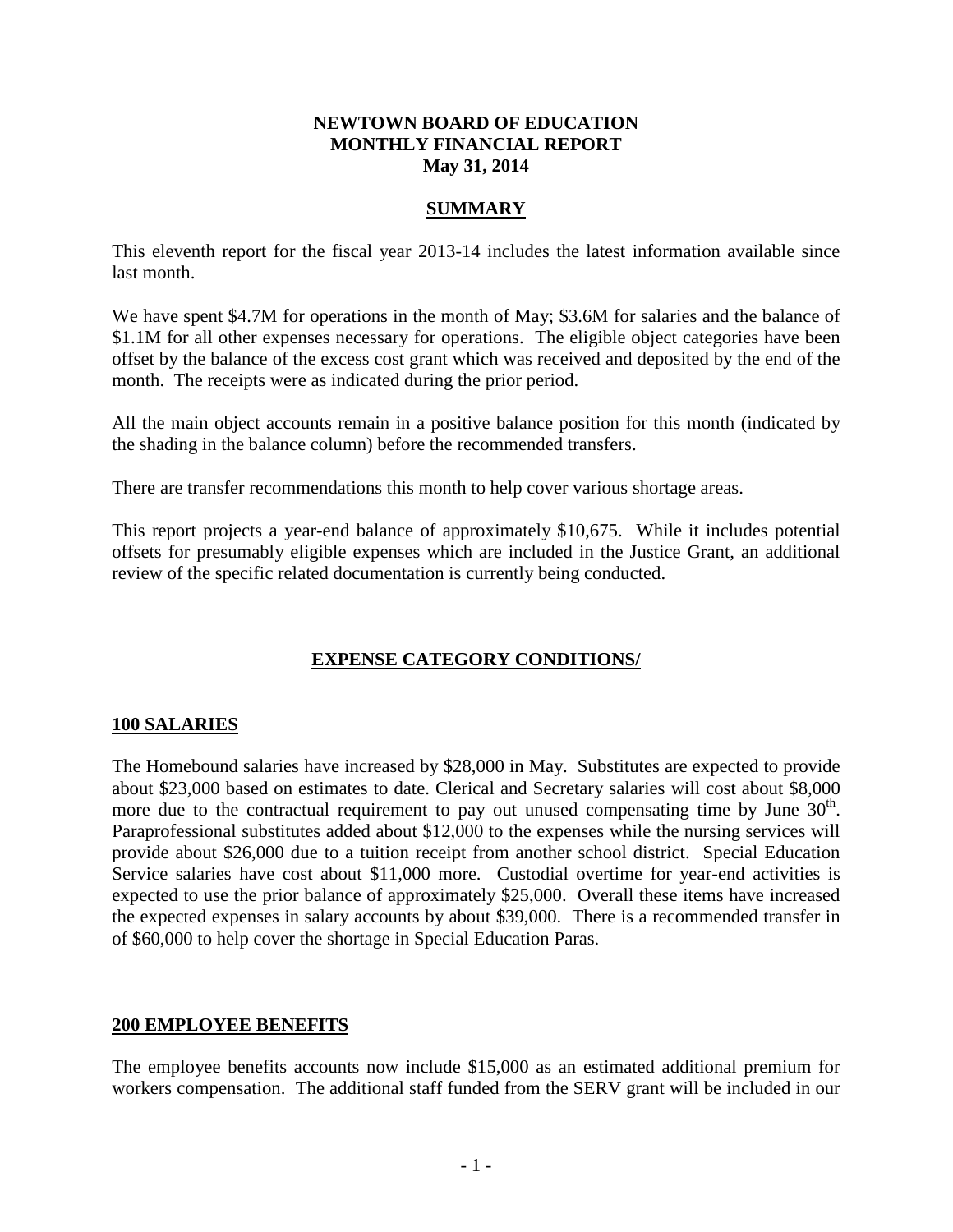upcoming payroll audit and it will be prudent to reserve an estimated amount to be charged back to this fiscal year.

The pension amount now includes the final payout due the interim superintendent which accounts for the \$8,000 variance. The Employee Assistance account includes an estimated offset for expenses to be charge to the Justice Grant, approximately \$15,000. Overall the expected balance in benefits has declined by about \$10,000 from these activities. There is a recommended transfer out of \$15,000 from unemployment and our EAP program.

## **300 PROFESSIONAL SERVICES**

Expenses in this Object are expected to be about the same as last month. The balance in this group of accounts is about \$48,000 of which \$35,000 is recommended for transfer. The \$25,000 encumbrance for strategic planning previously included here has been released, as the project will be completed in an alternate manner.

## **400 PURCHASED PROPERTY SERVICES**

The water accounts are expected to provide about \$6,000 additional while the emergency repair accounts will probably require an additional \$11,000 due to increased repair activity. The equipment repair account has used about \$15,000 of the previously estimated balance. This includes some kitchen equipment repairs that need to be done over the summer.

Some of the more significant emergency repairs were: Hawley – clean up library water leak \$1,093; Middle Gate – fence and guardrail repair \$3,350; Head O'Meadow – install a new chemical containment system \$3,441; Reed – repair amplification system \$2,128, lighting \$1,626, fencing and guardrail \$1,700; High School – snake sewer line locker room \$1,173.

The Building and Site Improvements account is being fully spent to complete the planned and needed projects. There are recommended transfers among projects which are detailed on the project summary schedule attached.

\$35,000 is recommended to be transferred in to cover emergency repairs.

## **500 OTHER PURCHASED SERVICES**

Contracted services will be closer to budget due to several adjustments in these accounts amounting to about \$14,000. Transportation and printing will produce additional balances of \$8,000 while tuition will provide about \$24,000 due to final bills and service reconciliations.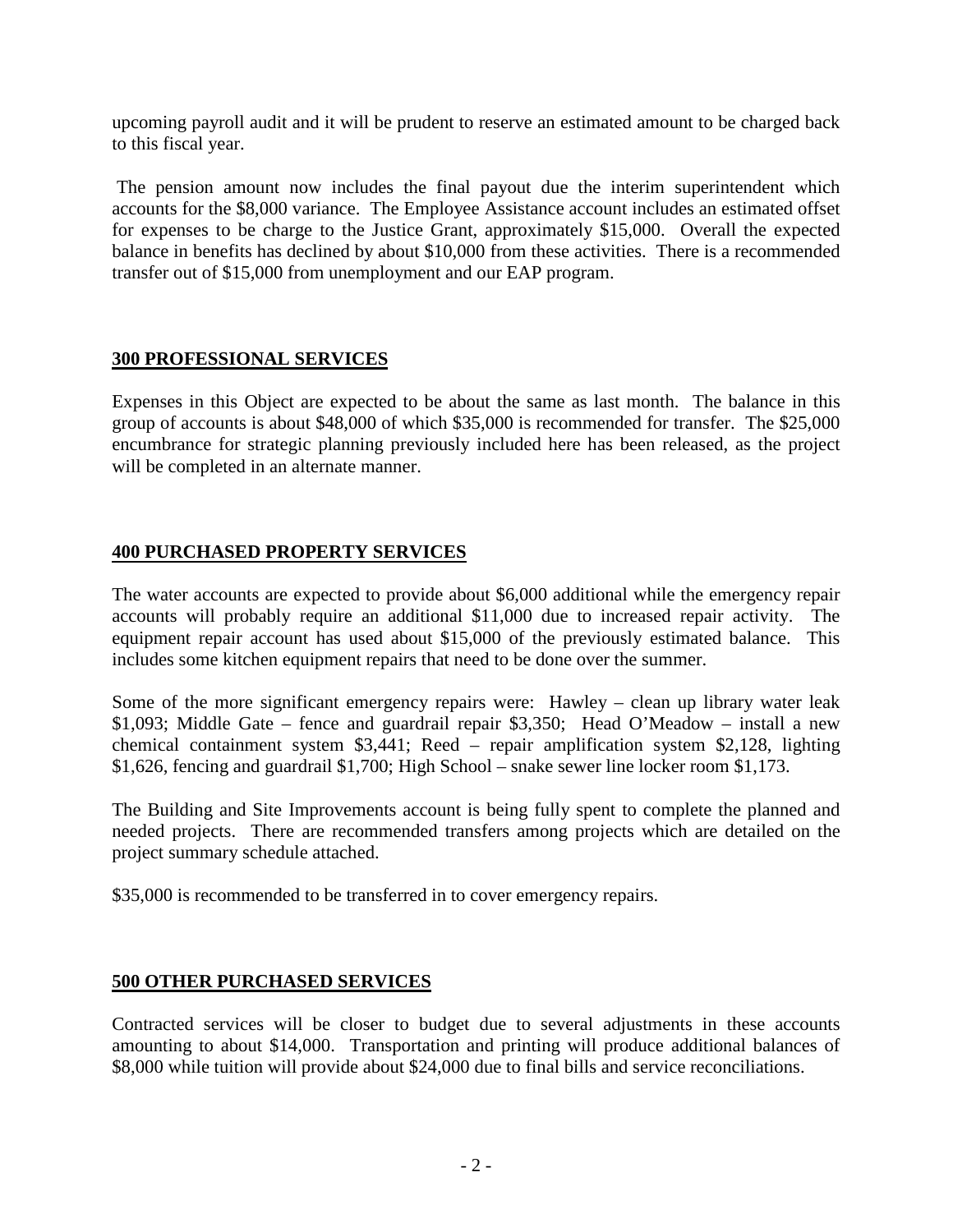Three transfers out are recommended; \$20,000 from Transportation, \$60,000 from tuition and \$8,000 from student and staff mileage.

## **600 SUPPLIES**

The elephant in supply accounts has been the fuel oil with an expected expenditure beyond budget of \$81,873 due to the Monroe contract. At this time it appears we will be able to take all our contracted oil with no carryover or storage costs to next year. Plant supplies will provide about \$20,000 additional primarily due to a hold on purchases until July  $1<sup>st</sup>$ .

Electricity and gas should be about \$6,000 better than the last estimate.

A transfer out of Plant supplies for \$15,000 is recommended along with a transfer into Fuel Oil of \$28,000. The remaining need in the fuel account will need to be done at the end of the year.

## **700 PROPERTY**

These accounts are continuing to show a need for \$48,000. Approximately \$15,393 for the Sandy Hook School sewer bill reassignment to this year along with the replacement of needed maintenance vehicles. A transfer in of \$33,000 is recommended to cover the cost of the trucks.

## **800 MISCELLANEOUS**

Current estimates continue to be on track with a transfer out of \$3,000 recommended.

#### **900 REVENUES**

Final receipts booked in May are from the Spring pay to play participation fees.

The budget will continue to be carefully monitored and any subsequent balance will be recommended to be deposited in the newly established Board of Education non-lapsing account.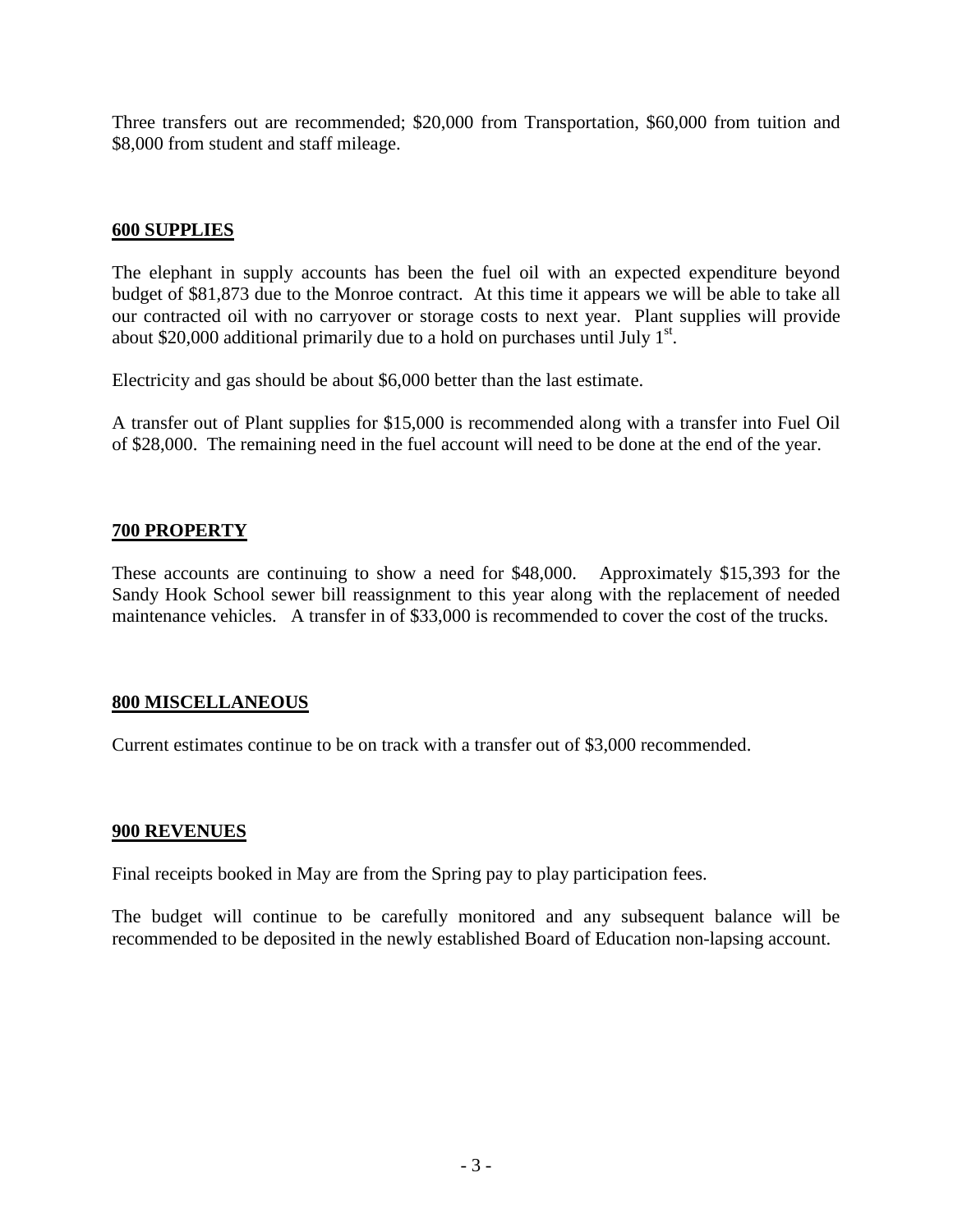# **RECAP ON TRANSFERS**

| Object - Line Item                                  | Amount    |
|-----------------------------------------------------|-----------|
| <b>Salaries - Educational Assistants</b>            | $+60,000$ |
| Employee Benefits – Unemployment $&$ EAP            | $-15,000$ |
| Professional Services – staff training              | $-35,000$ |
| Purchased Property Services – emergency repairs     | $+35,000$ |
| Other Purchased Services - transp., tuition, travel | $-88,000$ |
| Supplies – plant, oil                               | $+13,000$ |
| Property - trucks                                   | $+33,000$ |
| Miscellaneous - membership                          | $-3,000$  |
|                                                     | $\theta$  |

Ron Bienkowski Director of Business June 25, 2014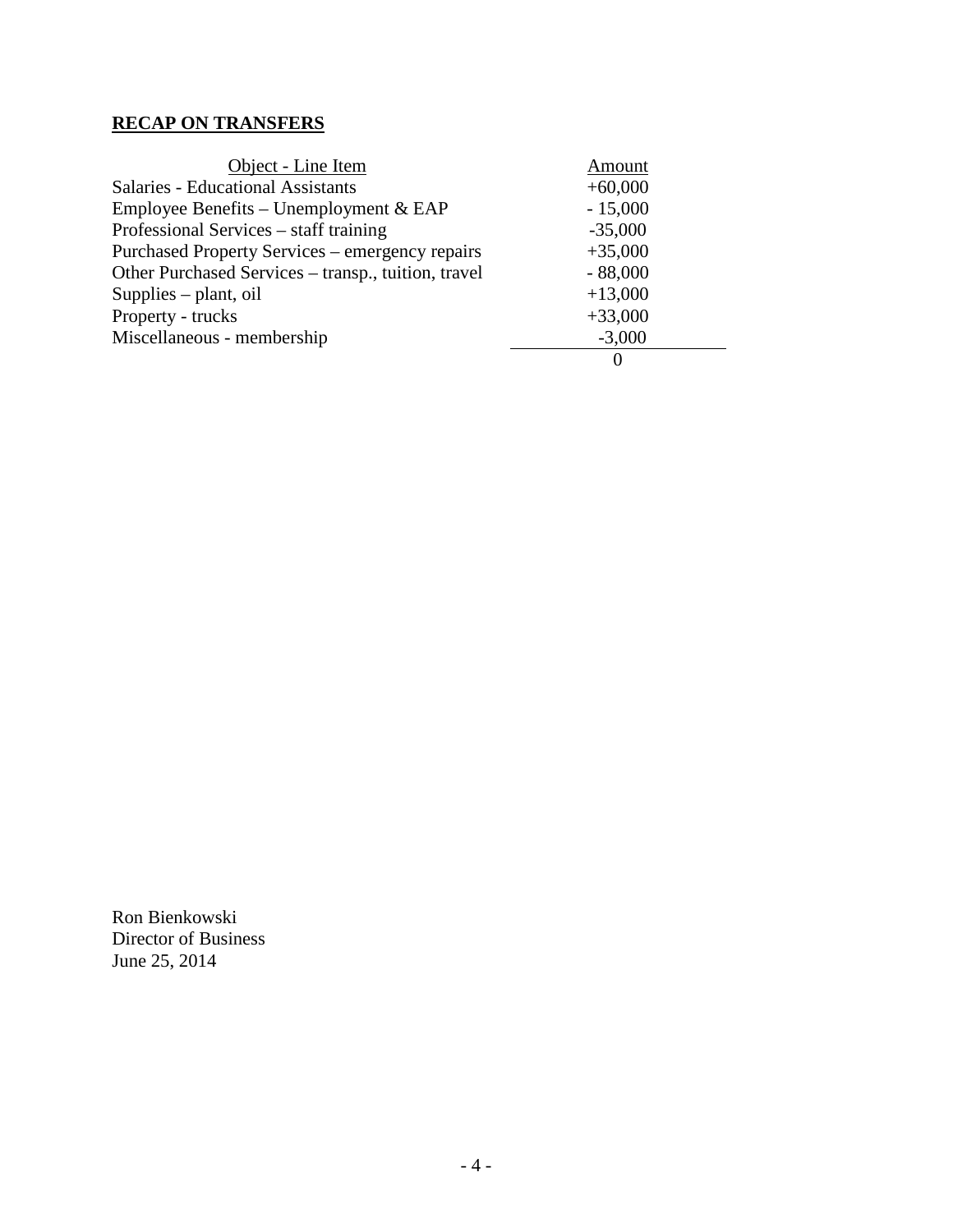## **TERMS AND DEFINITIONS**

The Newtown Board of Education's Monthly Financial Report provides summary financial information in the following areas:

- $\bullet$  Object Code a service or commodity obtained as the result of a specific expenditure defined by eight (of the nine) categories: Salaries, Employee Benefits, Professional Services, Purchased Property Services, Other Purchased Services, Supplies, Property and Miscellaneous.
- Expense Category further defines the type of expense by Object Code
- Approved Budget indicates a town approved financial plan used by the school district to achieve its goals and objectives.
- Current Budget adjusts the Approved Budget calculating adjustments  $(+)$  or  $-)$  to the identified object codes via transfers.
- Year-To-Date Expended indicates the actual amount of cumulative expenditures processed by the school district through the month-end date indicated on the monthly budget summary report.
- Encumber indicates approved financial obligations of the school district as a result of employee salary contracts, purchasing agreements, purchase orders, or other identified obligations not processed for payment by the date indicated on the monthly budget summary report.
- Balance calculates object code account balances subtracting expenditures and encumbrances from the current budget amount indicating accounts with unobligated balances or anticipated deficits.

The monthly budget summary report also provides financial information on the following:

Excess Cost Grant – this State of Connecticut reimbursement grant is used to support local school districts for education costs of identified special education students whose annual education costs meet or exceed local education tuition rates by  $4\frac{1}{2}$ . Students placed by the Department of Child and Family Services (DCF) are reimbursed after the school district has meet the initial local education tuition rates. School districts report these costs annually in December and March of each fiscal year. State of Connecticut grant calculations are determined by reimbursing eligible costs (60%-100%) based on the SDE grant allocation. Current year detail changes will be forthcoming in future report narratives

Magnet Transportation Grant – provides reimbursement of \$1,300 for local students attending approved magnet school programs.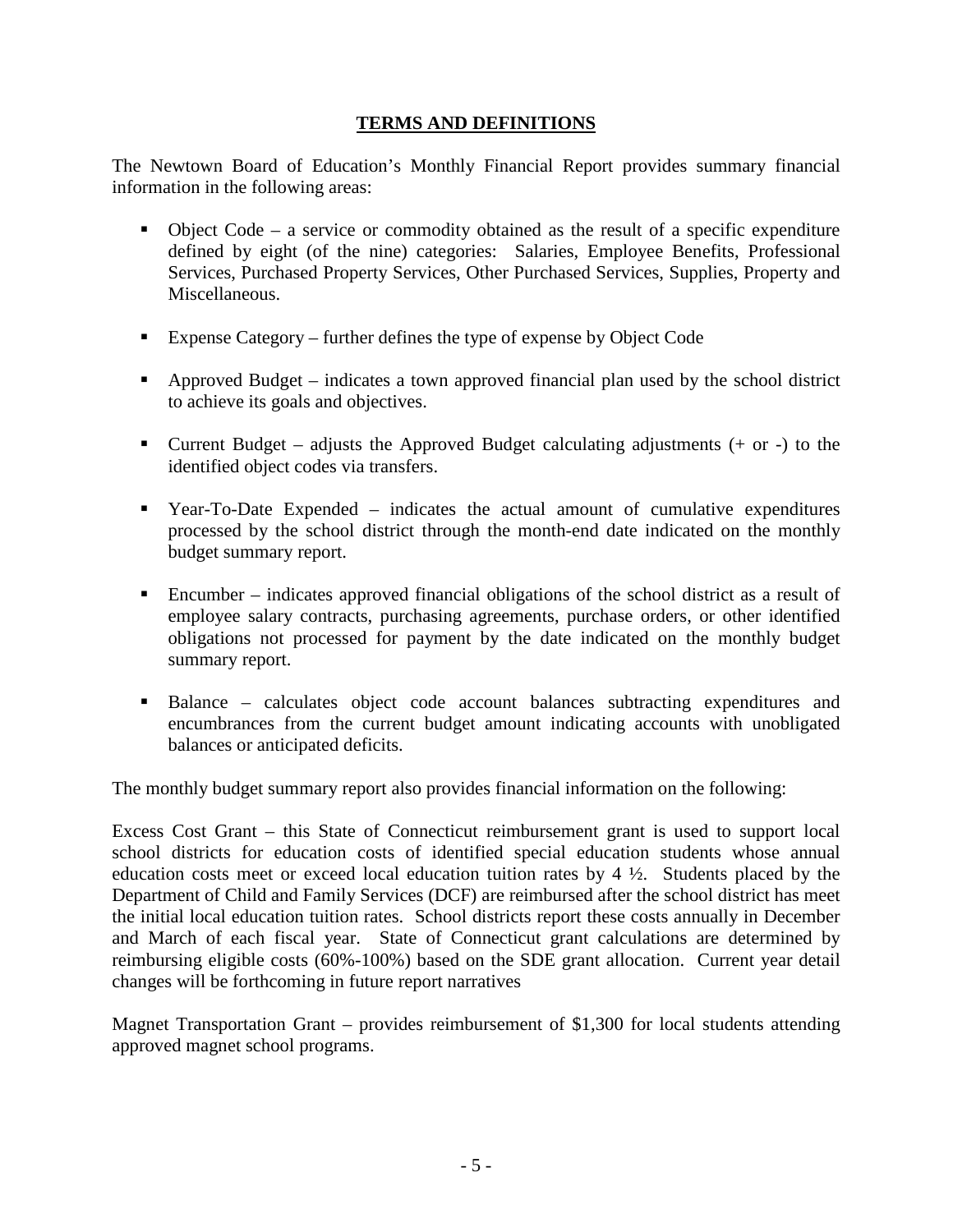These reimbursement grants/programs are used to supplement local school district budget programs.

The last portion of the monthly budget summary reports school generated revenue fees that are anticipated revenue to the Town of Newtown. Fees include:

- High school fees for three identified program with the highest amount of fees anticipated from the high school sports participation fees,
- Building related fees for the use of the high school pool facility, and
- **Miscellaneous fees.**

Providing current financial information to the Board of Education is essential in order to remain within the allotted budget while maintaining a financial spending plan that meets the mission and goals of Newtown Board of Education.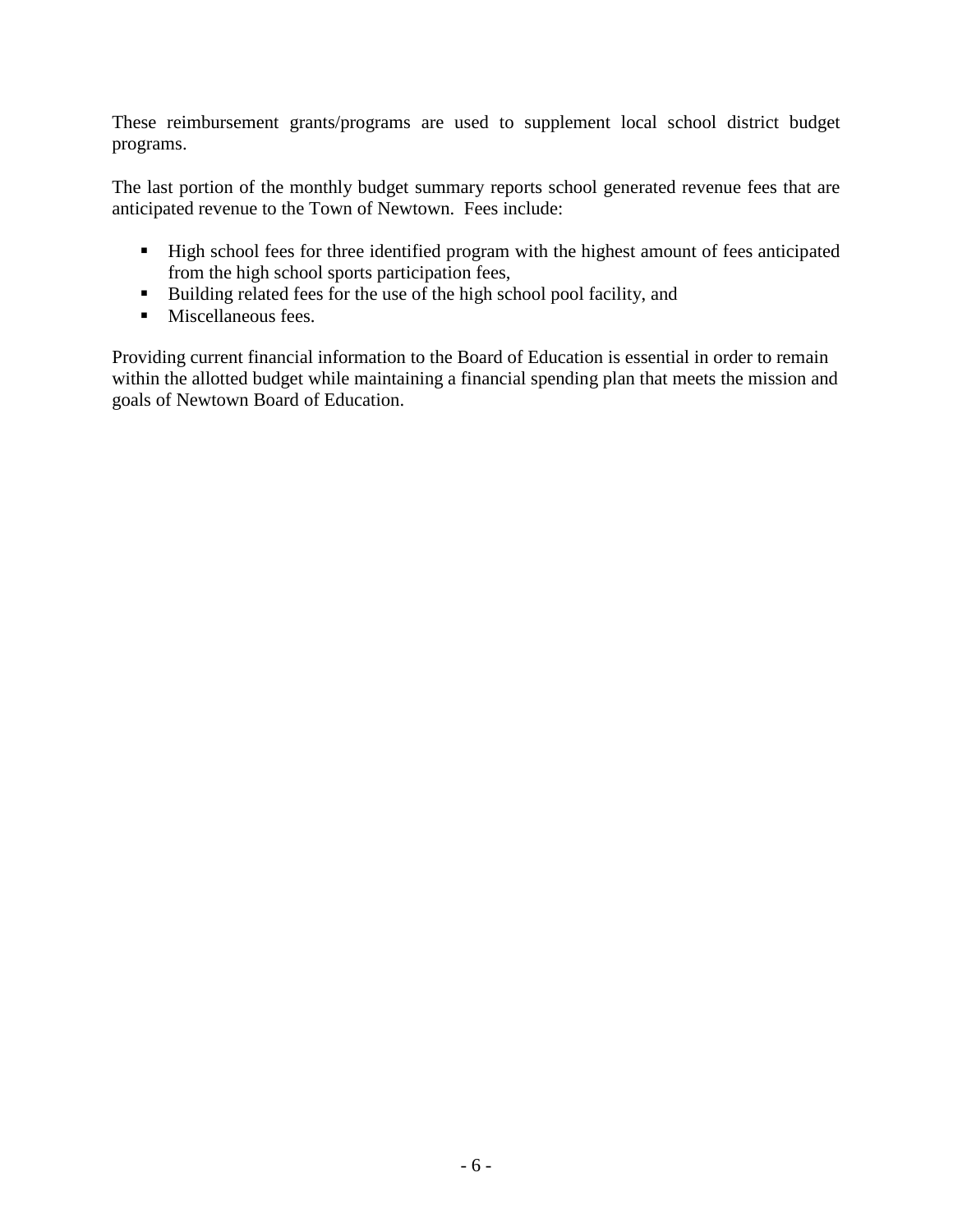#### BUDGET SUMMARY REPORT

FOR THE MONTH ENDING - MAY 31, 2014

|               |                                  |              |                                        |               |                  |      | <b>YTD</b>       |          |                  |                             |     |                                             |    |              |              |    |                    |      |                  |
|---------------|----------------------------------|--------------|----------------------------------------|---------------|------------------|------|------------------|----------|------------------|-----------------------------|-----|---------------------------------------------|----|--------------|--------------|----|--------------------|------|------------------|
| <b>OBJECT</b> |                                  |              | <b>EXPENDED</b>                        |               | <b>APPROVED</b>  |      | <b>TRANSFERS</b> |          | <b>CURRENT</b>   | <b>CURRENT</b>              |     | <b>YTD</b>                                  |    |              |              |    | <b>ANTICIPATED</b> |      | <b>PROJECTED</b> |
| <b>CODE</b>   | <b>EXPENSE CATEGORY</b>          |              | 2012 - 2013                            |               | <b>BUDGET</b>    |      | $2013 - 2014$    |          | <b>TRANSFERS</b> | <b>BUDGET</b>               |     | <b>EXPENDITURE ENCUMBER BALANCE</b>         |    |              |              |    | <b>OBLIGATIONS</b> |      | <b>BALANCE</b>   |
|               | <b>GENERAL FUND BUDGET</b>       |              |                                        |               |                  |      |                  |          |                  |                             |     |                                             |    |              |              |    |                    |      |                  |
| 100           | <b>SALARIES</b>                  |              | $$43,732,472 \;   \; $45,076,226 \; $$ |               |                  |      | $(64,800)$ \$    |          |                  | 60,000 \$45,071,426 \$      |     | 37,836,461 \$                               |    | 7,125,860 \$ | $109.105$ \$ |    | $107,760$ \$       |      | 1,345            |
| 200           | <b>EMPLOYEE BENEFITS</b>         |              | \$10,341,864                           |               | $$10,675,831$ \; |      | $(25,000)$ \$    |          |                  | $(15,000)$ \$ 10,635,831 \$ |     | 10,389,854 \$                               |    | 33,349 \$    | 212,628 \$   |    | 211,946 \$         |      | 681              |
| 300           | <b>PROFESSIONAL SERVICES</b>     |              | 885,059                                | $\sqrt{S}$    | 920,517 \$       |      | $(1,200)$ \$     |          | $(35,000)$ \$    | 884,317 \$                  |     | 643,355 \$                                  |    | 178,826 \$   | $62,135$ \$  |    | 49,027 \$          |      | 13,108           |
| 400           | <b>PURCHASED PROPERTY SERV.</b>  | $\mathbb{S}$ | 2,156,695                              | -S            | 2,393,290 \$     |      | $(10,000)$ \$    |          |                  | 35,000 \$ 2,418,290 \$      |     | 1,721,094 \$                                |    | $408,107$ \$ | 289,089 \$   |    | 276,721 \$         |      | 12,369           |
| 500           | <b>OTHER PURCHASED SERVICES</b>  | \$.          | 6,526,747                              | -S            | 6,851,622 \$     |      | 77,565 \$        |          |                  | $(88,000)$ \$ 6,841,187 \$  |     | 5,777,563 \$                                |    | 764,140 \$   | 299,484 \$   |    | 272,979 \$         |      | 26,505           |
| 600           | <b>SUPPLIES</b>                  | \$.          | 4,428,579                              | $\mathcal{S}$ | 4,554,880 \$     |      | 5,435 \$         |          |                  | 13,000 \$ 4,573,315 \$      |     | 3,815,962 \$                                |    | 594,899 \$   | 162,454 \$   |    | $191,248$ \$       |      | (28, 794)        |
| 700           | <b>PROPERTY</b>                  | \$.          | 206,463                                | - \$          | 497,748 \$       |      | 18,000 \$        |          | 33,000 \$        | 548,748 \$                  |     | 366,908 \$                                  |    | 139,409 \$   | 42,431 \$    |    | 57,590 \$          |      | (15, 159)        |
| 800           | <b>MISCELLANEOUS</b>             | \$.          | $71,081$ \$                            |               | 75,190 \$        |      |                  | $-$ \$   | $(3,000)$ \$     | 72,190 \$                   |     | 70,895 \$                                   |    | 575 \$       | 720 \$       |    | 100S               |      | 620              |
|               | <b>TOTAL GENERAL FUND BUDGET</b> |              | $$68,348,959 \;   \; $71,045,304 \; $$ |               |                  |      |                  | $-$ \$   |                  | $-$ \$ 71,045,304 \$        |     | $60,622,093$ \$ $9,245,165$ \$ 1,178,046 \$ |    |              |              |    | $1,167,371$ \$     |      | 10,675           |
|               |                                  |              |                                        |               |                  |      |                  |          |                  |                             |     |                                             |    |              |              |    |                    |      |                  |
|               | <b>GRAND TOTAL</b>               |              | $$68,348,959$ $$71,045,304$            |               |                  | - \$ | $\sim$           | <b>S</b> |                  | \$71,045,304                | - S | 60,622,093                                  | -S | 9,245,165    | \$1,178,046  | -S | 1,167,371          | - SS | 10,675           |
|               |                                  |              | (Audited)                              |               |                  |      |                  |          |                  |                             |     |                                             |    |              |              |    |                    |      |                  |

|                                                 |           | Difference | Actual    | Received |
|-------------------------------------------------|-----------|------------|-----------|----------|
| Excess Cost & Agency Placement Grant - Budgeted | 1.452.304 | to Budget  |           |          |
| Final Total - Mav                               | 1.699.628 | 247.324    | . 699.628 | .699.628 |

 $\mathbf{r}$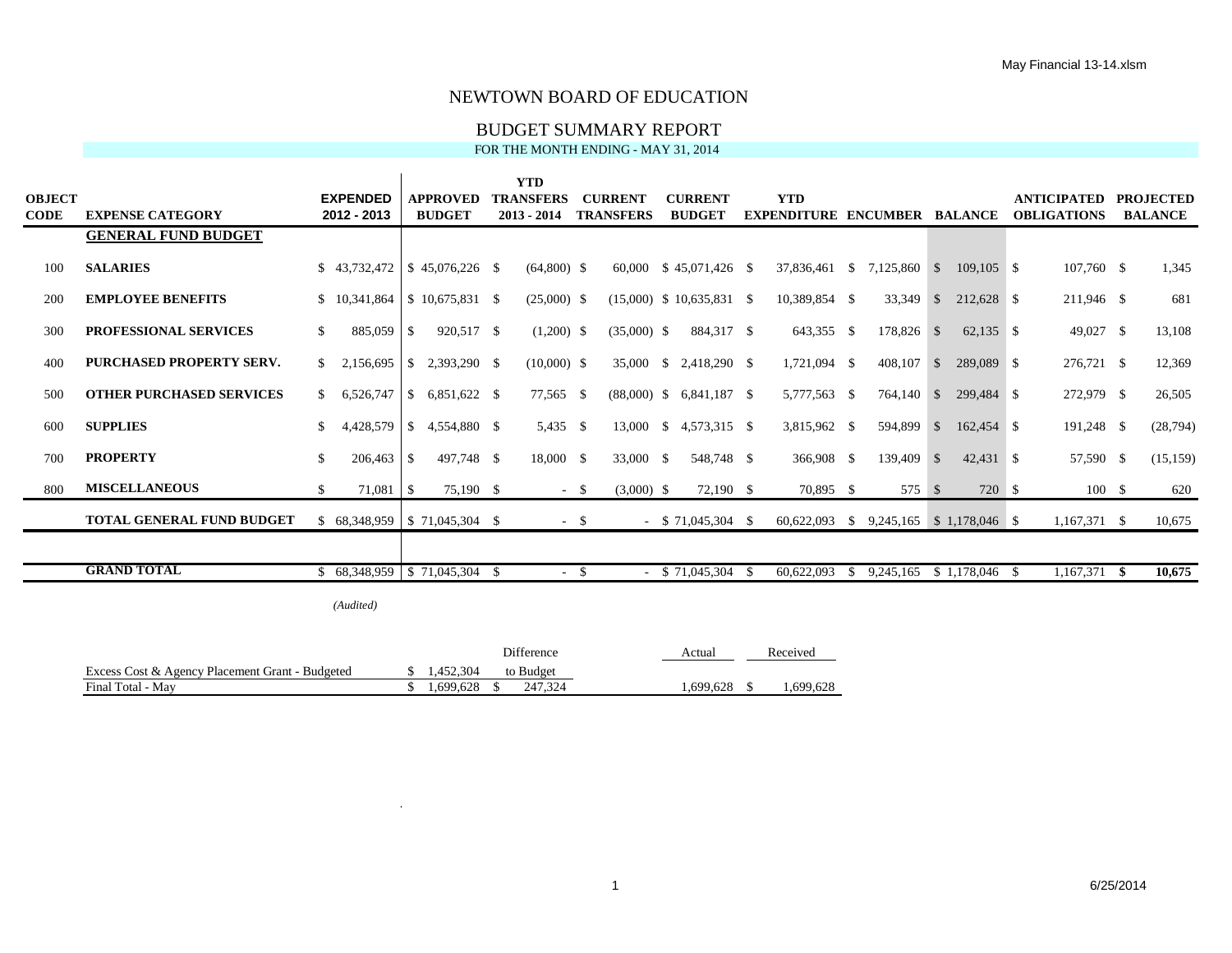#### BUDGET SUMMARY REPORT

| <b>OBJECT</b><br><b>CODE</b> | <b>EXPENSE CATEGORY</b>                |               | <b>EXPENDED</b><br>2012 - 2013 |                | <b>APPROVED</b><br><b>BUDGET</b> |     | <b>YTD</b><br><b>TRANSFERS</b><br>$2013 - 2014$ | <b>CURRENT</b><br><b>TRANSFERS</b> |      | <b>CURRENT</b><br><b>BUDGET</b> |    | <b>YTD</b><br><b>EXPENDITURE ENCUMBER BALANCE</b> |        |              |      |               |    | <b>ANTICIPATED</b><br><b>OBLIGATIONS</b> |        | <b>PROJECTED</b><br><b>BALANCE</b> |
|------------------------------|----------------------------------------|---------------|--------------------------------|----------------|----------------------------------|-----|-------------------------------------------------|------------------------------------|------|---------------------------------|----|---------------------------------------------------|--------|--------------|------|---------------|----|------------------------------------------|--------|------------------------------------|
| <b>100</b>                   | <b>SALARIES</b>                        |               |                                |                |                                  |     |                                                 |                                    |      |                                 |    |                                                   |        |              |      |               |    |                                          |        |                                    |
|                              | <b>Administrative Salaries</b>         | S.            | 2.905.110                      |                | $\frac{1}{2}$ , 2,826,231 \ \ \$ |     | 142,000 \$                                      |                                    | - \$ | 2,968,231 \$                    |    | 2,715,131 \$                                      |        | 279,073 \$   |      | $(25,973)$ \$ |    | $11,602$ \$                              |        | (37,575)                           |
|                              | Teachers & Specialists Salaries        |               | \$ 30,174,314                  |                |                                  |     | (348, 351)                                      |                                    |      | \$30,571,606 \$                 |    | 24,751,747 \$                                     |        | 5,810,982 \$ |      | 8,877 \$      |    | $(3,800)$ \$                             |        | 12,677                             |
|                              | <b>Early Retirement</b>                | S             | $16,000$ \$                    |                | $16,000$ \$                      |     |                                                 |                                    | S    | 16,000 \$                       |    | 16,000 \$                                         |        | $-$ \$       |      |               | -S |                                          | $-$ \$ |                                    |
|                              | Continuing Ed./Summer School           | \$            | 74,383 \$                      |                | 84,903 \$                        |     | 855                                             |                                    | \$   | 85,758 \$                       |    | 82,229 \$                                         |        | $3,355$ \$   |      | 174           | -S |                                          | $-$ \$ | 174                                |
|                              | Homebound & Tutors Salaries            | $\mathbb{S}$  | 249.524                        | l \$           | 211,664 \$                       |     | 152.245 \$                                      | $-$ \$                             |      | 363,909 \$                      |    | 325,737 \$                                        |        | 55,553       | -S   | $(17,381)$ \$ |    | $12,525$ \$                              |        | (29,906)                           |
|                              | <b>Certified Substitutes</b>           | -S            | 589,183                        | $\overline{1}$ | 645,725 \$                       |     | 1,200                                           |                                    | \$   | 646,925 \$                      |    | 533,286 \$                                        |        | 24,638 \$    |      | 89,002 \$     |    | 52,492 \$                                |        | 36,510                             |
|                              | Coaching/Activities                    | <sup>\$</sup> |                                |                | 532,749 \$                       |     |                                                 |                                    | \$.  | 532,749 \$                      |    | 524,882 \$                                        |        | $(2,488)$ \$ |      | $10,355$ \$   |    | $1,427$ \$                               |        | 8,928                              |
|                              | Staff & Program Development            | \$.           | 116,368                        | l \$           | 167,891 \$                       |     |                                                 |                                    | \$   | 167,891 \$                      |    | 133,718 \$                                        |        | 33,782 \$    |      | 391S          |    | $1,934$ \$                               |        | (1, 543)                           |
|                              | <b>CERTIFIED SALARIES</b>              |               | \$ 34,659,356                  |                | $$35,405,120$ \\$                |     | $(52,051)$ \$                                   |                                    |      | $-$ \$ 35,353,069 \$            |    | 29,082,730 \$                                     |        | 6,204,893 \$ |      | 65,446 \$     |    | 76,180 \$                                |        | (10, 734)                          |
|                              | Supervisors/Technology Salaries        | S.            | 612,272                        | $\mathbb{S}$   | 622,327 \$                       |     | 6,347                                           |                                    | \$   | 628,674 \$                      |    | 574,096 \$                                        |        | 54,351 \$    |      | 227S          |    |                                          | $-$ \$ | 227                                |
|                              | Clerical & Secretarial salaries        | \$            |                                |                | $1.913.153 \& 1.985.904 \&$      |     | (15,000)                                        |                                    | \$   | 1.970.904 \$                    |    | 1,760,997 \$                                      |        | 202,966 \$   |      | 6.941 S       |    | $9,229$ \$                               |        | (2, 288)                           |
|                              | <b>Educational Assistants</b>          | £.            | 1,783,332                      |                | $$1,843,658$ \ \$                |     | 93,000 \$                                       | 60,000                             | -S   | 1,996,658 \$                    |    | 1,818,830 \$                                      |        | 212,527      | - \$ | $(34,699)$ \$ |    | $2,200$ \$                               |        | (36,899)                           |
|                              | Nurses & Medical advisors              | \$.           | 665,534                        | <b>S</b>       | 683,022 \$                       |     |                                                 |                                    | \$   | 683,022 \$                      |    | 607,510 \$                                        |        | 66,632 \$    |      | 8,880 \$      |    | $(25,596)$ \$                            |        | 34,476                             |
|                              | Custodial & Maint Salaries             | \$            | 2.759.414                      | $\overline{1}$ | 2,898,325 \$                     |     | $(85,571)$ \$                                   |                                    | - \$ | 2.812.754 \$                    |    | 2,528,732 \$                                      |        | 269.011 \$   |      | 15.012 \$     |    | 7,585 \$                                 |        | 7,427                              |
|                              | <b>Bus Drivers salaries</b>            | \$            |                                | \$             | $\sim$                           | -\$ |                                                 |                                    | \$.  | ÷.                              | -S |                                                   | $-$ \$ |              | -\$  |               | -S |                                          | $-$ \$ |                                    |
|                              | Career/Job salaries                    | \$            | 109,211                        | $\overline{1}$ | 108,501 \$                       |     | 1,897                                           |                                    | \$   | 110,398 \$                      |    | 103,916 \$                                        |        | $6,502$ \$   |      | $(20)$ \$     |    | $1,662$ \$                               |        | (1,682)                            |
|                              | <b>Special Education Svcs Salaries</b> | \$            | 659,495 \$                     |                | 824,820 \$                       |     | (78, 422)                                       |                                    | \$   | 746,398 \$                      |    | 641,788 \$                                        |        | 84,815 \$    |      | 19,795 \$     |    | $9,740$ \$                               |        | 10,055                             |
|                              | Attendance & Security Salaries         | \$            | $207,942$ \$                   |                | 380,071 \$                       |     |                                                 |                                    | \$   | 380,071 \$                      |    | 352,635 \$                                        |        | 24,088 \$    |      | 3,349 \$      |    | $3,340$ \$                               |        | 9                                  |
|                              | Extra Work - Non-Cert                  | $\mathbb{S}$  | 76,256 \$                      |                | 71,115 \$                        |     |                                                 |                                    | \$   | 71,115 \$                       |    | 61,986 \$                                         |        | 75 \$        |      | $9,054$ \$    |    | $5,900$ \$                               |        | 3,154                              |
|                              | Custodial & Maint. Overtime            | \$.           | 242,452 \$                     |                | 210,363 \$                       |     | 65,000                                          |                                    | \$   | 275,363 \$                      |    | 262,512 \$                                        |        |              | - \$ | 12.851 \$     |    | 15,800 \$                                |        | (2,949)                            |
|                              | Civic activities/Park & Rec            | \$            | 44,055                         | l \$           | 43,000 \$                        |     |                                                 |                                    | \$   | 43,000 \$                       |    | 40,730 \$                                         |        | $-$ \$       |      | $2,270$ \$    |    | $1,720$ \$                               |        | 550                                |
|                              | NON-CERTIFIED SALARIES                 | \$            | 9,073,115                      |                | $$9,671,106$ \\$                 |     | $(12,749)$ \$                                   | 60,000                             |      | $$9,718,357$ \;                 |    | 8,753,730 \$                                      |        | 920,967 \$   |      | 43,659 \$     |    | 31,580 \$                                |        | 12,079                             |
|                              | <b>SUBTOTAL SALARIES</b>               |               | $$43.732.472 \& 45.076.226 \&$ |                |                                  |     | $(64,800)$ \$                                   | 60,000                             |      | $$45,071,426$ \ \$              |    | 37,836,461 \$                                     |        | 7,125,860    | - \$ | $109.105$ \$  |    | 107.760 \$                               |        | 1.345                              |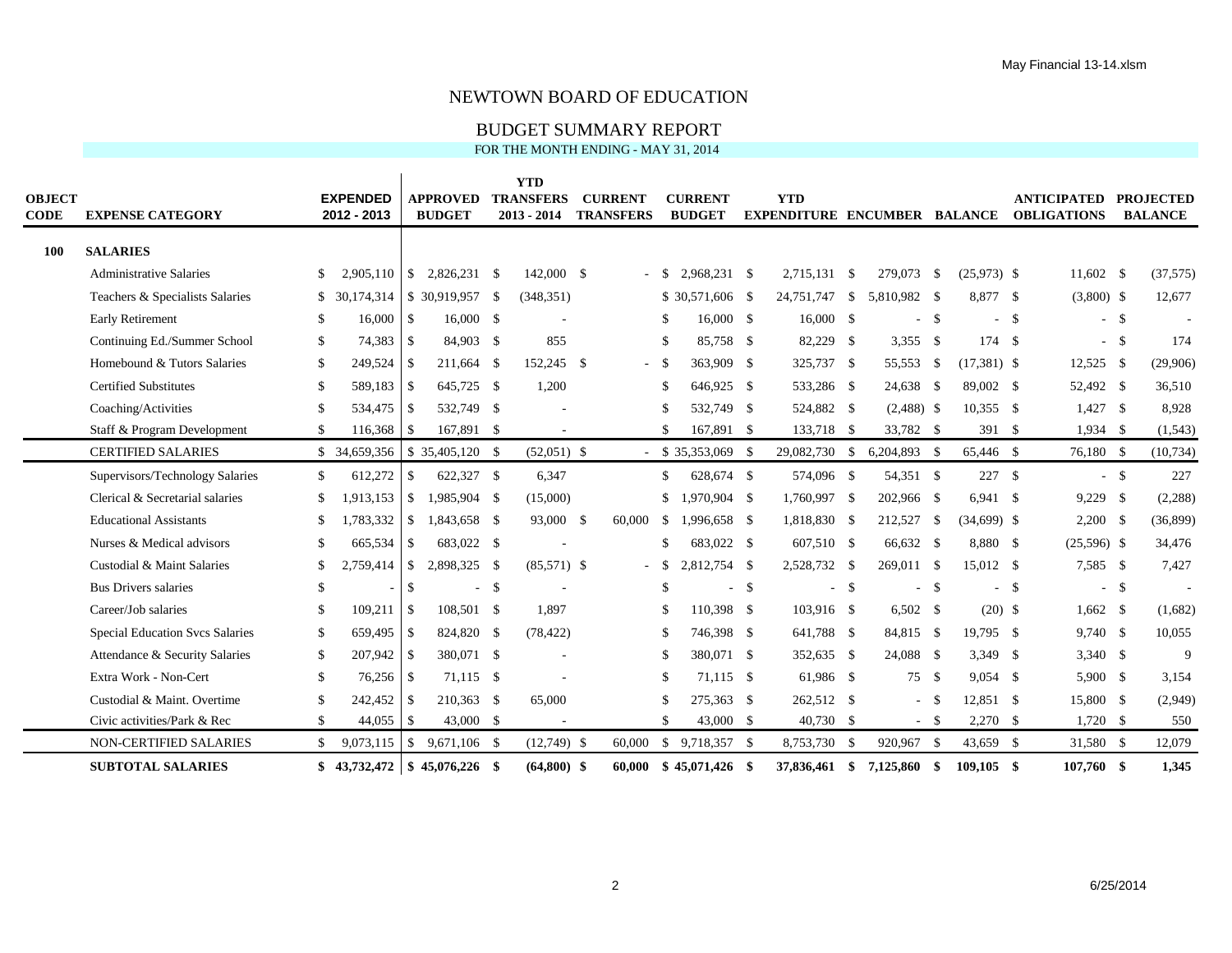#### BUDGET SUMMARY REPORT

|                |                                    |               |                                |                |                                  | <b>YTD</b>                        |    |                                    |              |                                 |                                                   |            |        |              |                                          |                                    |
|----------------|------------------------------------|---------------|--------------------------------|----------------|----------------------------------|-----------------------------------|----|------------------------------------|--------------|---------------------------------|---------------------------------------------------|------------|--------|--------------|------------------------------------------|------------------------------------|
| OBJECT<br>CODE | <b>EXPENSE CATEGORY</b>            |               | <b>EXPENDED</b><br>2012 - 2013 |                | <b>APPROVED</b><br><b>BUDGET</b> | <b>TRANSFERS</b><br>$2013 - 2014$ |    | <b>CURRENT</b><br><b>TRANSFERS</b> |              | <b>CURRENT</b><br><b>BUDGET</b> | <b>YTD</b><br><b>EXPENDITURE ENCUMBER BALANCE</b> |            |        |              | <b>ANTICIPATED</b><br><b>OBLIGATIONS</b> | <b>PROJECTED</b><br><b>BALANCE</b> |
|                |                                    |               |                                |                |                                  |                                   |    |                                    |              |                                 |                                                   |            |        |              |                                          |                                    |
| <b>200</b>     | <b>EMPLOYEE BENEFITS</b>           |               |                                |                |                                  |                                   |    |                                    |              |                                 |                                                   |            |        |              |                                          |                                    |
|                | Medical & Dental Expenses          | S             | 7,918,730                      | $\mathbb{S}$   | 8,213,013 \$                     | (8,000)                           |    |                                    |              |                                 | 8,177,630 \$                                      | 19,849 \$  |        | 7,534 \$     | 8,782 \$                                 | (1,248)                            |
|                | Life Insurance                     | \$            | 83,605                         | \$             | 86,226 \$                        |                                   |    |                                    | \$.          | 86,226 \$                       | 79,800 \$                                         |            | $-$ \$ | $6,426$ \$   | 7,400 \$                                 | (974)                              |
|                | FICA & Medicare                    | \$            | ,305,853                       | $\mathbb{S}$   | 1,359,593 \$                     |                                   |    |                                    | \$           | 1,359,593 \$                    | 1,176,637 \$                                      |            | - \$   | 182,956 \$   | 181,557 \$                               | 1,399                              |
|                | Pensions                           | \$            | 487,540                        | -S             | 462,466 \$                       | (10,000)                          |    |                                    | \$           | 452,466 \$                      | 448,800 \$                                        |            | - \$   | $3,666$ \$   | 9,510 \$                                 | (5, 845)                           |
|                | Unemployment & Employee Assist.    | <sup>\$</sup> | 76,081                         | $\overline{1}$ | 98,120 \$                        | $(7,000)$ \$                      |    | $(15,000)$ \$                      |              | 76.120 \$                       | 59.051 \$                                         | 13,500 \$  |        | $3.569$ \$   | $(10,303)$ \$                            | 13,872                             |
|                | <b>Workers Compensation</b>        | \$            | 470,055 \$                     |                | 456,413 \$                       |                                   |    |                                    | \$           | 456,413 \$                      | 447,937 \$                                        |            | $-$ \$ | 8.476 \$     | 15,000 \$                                | (6, 524)                           |
|                | <b>SUBTOTAL EMPLOYEE BENEFITS</b>  | \$            | 10,341,864                     |                | $$10,675,831$ \\$                | $(25,000)$ \$                     |    | (15,000)                           |              | $$10,635,831$ \\$               | 10,389,854 \$                                     | 33,349     | \$     | 212,628 \$   | 211,946 \$                               | 681                                |
|                |                                    |               |                                |                |                                  |                                   |    |                                    |              |                                 |                                                   |            |        |              |                                          |                                    |
| 300            | <b>PROFESSIONAL SERVICES</b>       |               |                                |                |                                  |                                   |    |                                    |              |                                 |                                                   |            |        |              |                                          |                                    |
|                | Professional Services              | -S            | 722,630                        | -S             | 675,542 \$                       |                                   |    |                                    | \$           | 675,542 \$                      | 497,266 \$                                        | 134,692 \$ |        | 43,584 \$    | 35,172 \$                                | 8,412                              |
|                | Professional Educational Ser.      | $\mathbb{S}$  | 162,429                        | $\overline{1}$ | 244,975 \$                       | $(1,200)$ \$                      |    | $(35,000)$ \$                      |              | 208,775 \$                      | 146,090 \$                                        | 44,134 \$  |        | 18,551 \$    | 13,855 \$                                | 4,696                              |
|                | <b>SUBTOTAL PROFESSIONAL SVCS</b>  | -\$           | 885,059                        | -9             | 920,517 \$                       | $(1,200)$ \$                      |    | $(35,000)$ \$                      |              | 884,317 \$                      | 643,355 \$                                        | 178,826 \$ |        | $62,135$ \$  | 49,027 \$                                | 13,108                             |
|                |                                    |               |                                |                |                                  |                                   |    |                                    |              |                                 |                                                   |            |        |              |                                          |                                    |
| 400            | <b>PURCHASED PROPERTY SVCS</b>     |               |                                |                |                                  |                                   |    |                                    |              |                                 |                                                   |            |        |              |                                          |                                    |
|                | Buildings & Grounds Services       | <sup>S</sup>  | 665,862                        | -S             | 670,300 \$                       | (10,000)                          |    |                                    | \$           | 660,300 \$                      | 588,867 \$                                        | 58,533 \$  |        | 12,900 \$    | $4,754$ \$                               | 8,146                              |
|                | Utility Services - Water & Sewer   | \$            | $107,302$ \$                   |                | 117,000 \$                       |                                   |    |                                    | \$           | 117,000 \$                      | 91,956 \$                                         | $3,232$ \$ |        | 21,812 \$    | 14,968 \$                                | 6,844                              |
|                | Building, Site & Emergency Repairs | \$            | 533,970 \$                     |                | 460,850 \$                       | $\sim$                            | -S | 35,000                             | - \$         | 495,850 \$                      | 443,794 \$                                        | 16,843 \$  |        | $35,214$ \$  | 37,414 \$                                | (2,200)                            |
|                | <b>Equipment Repairs</b>           | $\mathbb{S}$  | 252,231                        | -\$            | 270.975 \$                       | $\sim$                            |    |                                    | $\mathbb{S}$ | 270.975 \$                      | 201,052 \$                                        | 46,351 \$  |        | 23,572 \$    | 22,472 \$                                | 1,100                              |
|                | Rentals - Building & Equipment     | \$            | 303,229                        | -S             | 300,165 \$                       |                                   |    |                                    | \$.          | 300,165 \$                      | 285,513 \$                                        | 17,801 \$  |        | $(3,148)$ \$ | 357 \$                                   | (3,505)                            |
|                | Building & Site Improvements       | \$            | 294,100                        | $\overline{1}$ | 574,000 \$                       | ٠                                 |    |                                    | \$.          | 574,000 \$                      | 109,912 \$                                        | 265,348    | \$     | 198,740 \$   | 196,756 \$                               | 1,984                              |
|                | <b>SUBTOTAL PUR. PROPERTY SER.</b> |               |                                |                | 2,393,290 \$                     | $(10,000)$ \$                     |    |                                    |              |                                 |                                                   | 408.107    |        | 289,089 \$   | 276,721 \$                               |                                    |
|                |                                    |               | $2,156,695$ \$                 |                |                                  |                                   |    | 35,000                             | \$           | 2,418,290 \$                    | 1,721,094 \$                                      |            | S      |              |                                          | 12,369                             |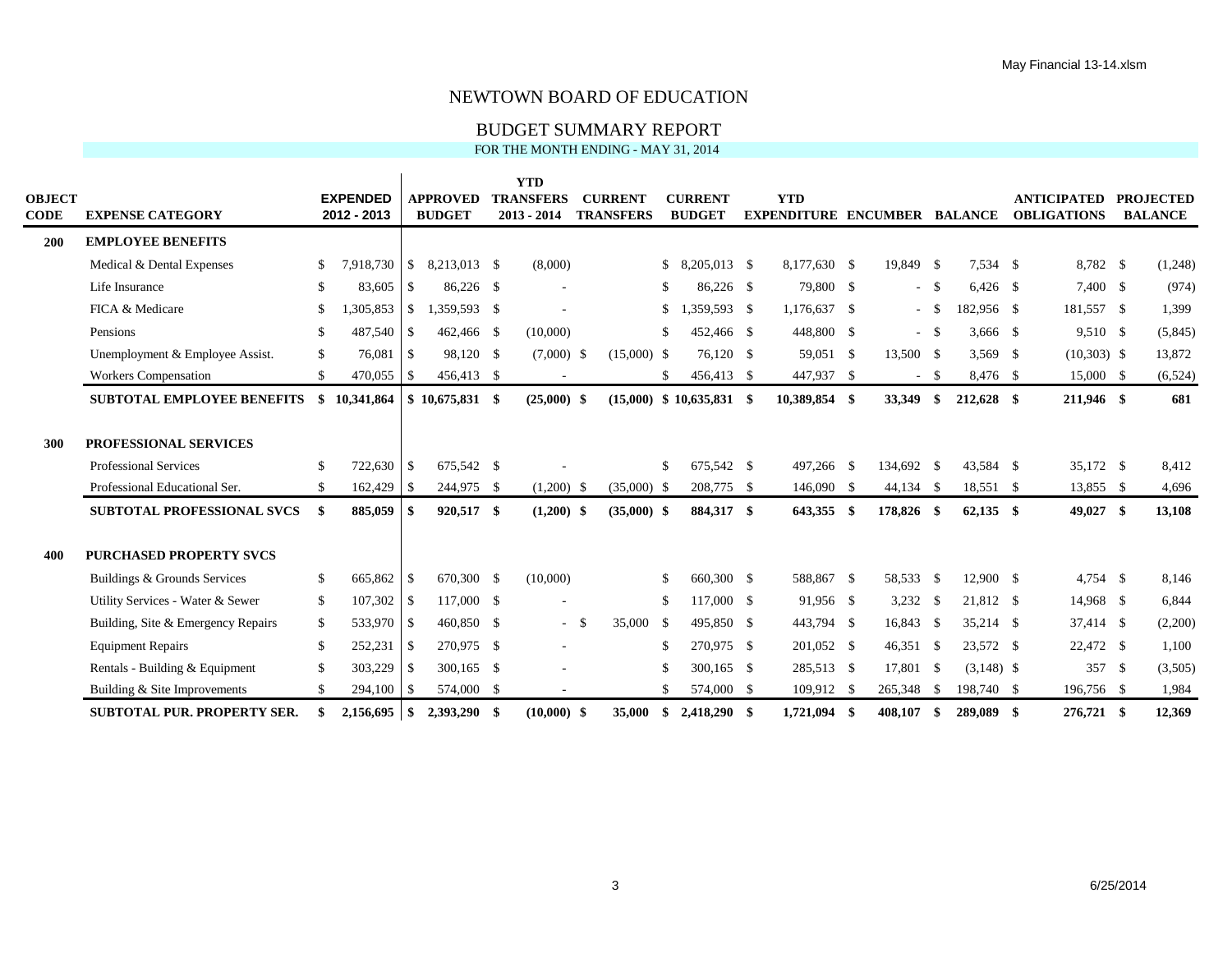#### BUDGET SUMMARY REPORT

|               |                                       |               |                 |                |                 | <b>YTD</b>       |        |                  |              |                |                                     |      |             |          |               |                    |      |                  |
|---------------|---------------------------------------|---------------|-----------------|----------------|-----------------|------------------|--------|------------------|--------------|----------------|-------------------------------------|------|-------------|----------|---------------|--------------------|------|------------------|
| <b>OBJECT</b> |                                       |               | <b>EXPENDED</b> |                | <b>APPROVED</b> | <b>TRANSFERS</b> |        | <b>CURRENT</b>   |              | <b>CURRENT</b> | <b>YTD</b>                          |      |             |          |               | <b>ANTICIPATED</b> |      | <b>PROJECTED</b> |
| <b>CODE</b>   | <b>EXPENSE CATEGORY</b>               |               | 2012 - 2013     |                | <b>BUDGET</b>   | $2013 - 2014$    |        | <b>TRANSFERS</b> |              | <b>BUDGET</b>  | <b>EXPENDITURE ENCUMBER BALANCE</b> |      |             |          |               | <b>OBLIGATIONS</b> |      | <b>BALANCE</b>   |
| 500           | <b>OTHER PURCHASED SERVICES</b>       |               |                 |                |                 |                  |        |                  |              |                |                                     |      |             |          |               |                    |      |                  |
|               | <b>Contracted Services</b>            | <sup>\$</sup> | 401,159         | l \$           | 360,504 \$      | (435)            |        |                  | \$           | 360,069 \$     | 296,526 \$                          |      | 85,915      | -S       | $(22,372)$ \$ | $(20,530)$ \$      |      | (1,842)          |
|               | <b>Transportation Services</b>        | \$            | 3,607,120       | -\$            | 3,640,547 \$    | 95,000           | -S     | (20,000)         | \$           | 3.715.547 \$   | 3,178,794                           | - \$ | 247,289     | - \$     | 289,464 \$    | 288,981 \$         |      | 483              |
|               | Insurance - Property & Liability      | \$            | 291,106         | $\mathsf{I}$   | 299,135 \$      | (1,000)          |        |                  | \$           | 298,135 \$     | 297,793 \$                          |      | $\sim$      | <b>S</b> | 343S          | 78 \$              |      | 265              |
|               | Communications                        | -S            | $121,183$ \$    |                | 129,209 \$      | (6,000)          |        |                  | \$           | 123,209 \$     | $107,161$ \$                        |      | $10,430$ \$ |          | 5,618 \$      | 3,600 $\sqrt{ }$   |      | 2,018            |
|               | <b>Printing Services</b>              | <sup>\$</sup> | 32,447          | <b>S</b>       | 42,382 \$       | $\sim$           | \$     | $\sim$           | $\mathbb{S}$ | 42,382 \$      | $16,142$ \$                         |      | 20,484 \$   |          | 5,755 \$      | $(2,000)$ \$       |      | 7,755            |
|               | Tuition - Out of District             | \$.           | ,896,112        | <b>S</b>       | 2,152,926 \$    | $(10,000)$ \$    |        | (60,000)         | - \$         | 2,082,926 \$   | 1,698,620 \$                        |      | 381,673 \$  |          | $2,633$ \$    | $(6,365)$ \$       |      | 8,998            |
|               | Student Travel & Staff Mileage        | <sup>\$</sup> | 177,622         | l Si           | 226,919 \$      |                  | $-$ \$ | $(8,000)$ \$     |              | 218,919 \$     | 182,528 \$                          |      | 18,348 \$   |          | 18,043 \$     | $9,215$ \$         |      | 8,828            |
|               | <b>SUBTOTAL OTHER PURCHASED SE \$</b> |               | 6,526,747       | -S             | $6,851,622$ \$  | 77,565           | - \$   | $(88,000)$ \$    |              | $6,841,187$ \$ | 5,777,563                           | -\$  | 764,140     | - \$     | 299,484 \$    | 272,979 \$         |      | 26,505           |
|               |                                       |               |                 |                |                 |                  |        |                  |              |                |                                     |      |             |          |               |                    |      |                  |
| 600           | <b>SUPPLIES</b>                       |               |                 |                |                 |                  |        |                  |              |                |                                     |      |             |          |               |                    |      |                  |
|               | Instructional & Library Supplies      | \$            | 934,107         | $\mathsf{I}$   | 939,666 \$      | 435              | -\$    | $\sim$           | -S           | 940.101 \$     | 830,287 \$                          |      | 70,925 \$   |          | 38,888 \$     | $6,516$ \$         |      | 32,372           |
|               | Software, Medical & Office Sup.       | \$            |                 |                | 184,465 \$      |                  | $-$ \$ | $\sim$           | - \$         | 184,465 \$     | 112,707 \$                          |      | $46,253$ \$ |          | 25,505 \$     | 19,331 \$          |      | 6,174            |
|               | <b>Plant Supplies</b>                 | \$            | 337,919         | $\overline{1}$ | 376,100 \$      | $-$ \$           |        | $(15,000)$ \$    |              | 361,100 \$     | 320,099 \$                          |      | 16,309 \$   |          | 24,692 \$     | 8,289 \$           |      | 16,403           |
|               | Electric                              | -\$           | .357,321        | -S             | $1,401,255$ \$  |                  |        |                  | \$           | 1,401,255 \$   | 1,148,995 \$                        |      | 248,613 \$  |          | $3,647$ \$    | $4,936$ \$         |      | (1,289)          |
|               | Propane & Natural Gas                 | \$            | 291,923         | $\overline{1}$ | 326,370 \$      | (15,000)         |        |                  | \$           | 311,370 \$     | 287,523 \$                          |      | 900 \$      |          | 22,947 \$     | 31,146 \$          |      | (8,199)          |
|               | Fuel Oil                              | -\$           | 619,965         | $\vert$ \$     | 575,466 \$      | 5.000            | -\$    | 28,000           | -S           | 608,466 \$     | 543,409 \$                          |      | $\sim$      | <b>S</b> | 65.057 \$     | 118,930 \$         |      | (53, 873)        |
|               | Fuel For Vehicles & Equip.            | -S            | 554,631         | l \$           | 486,739 \$      | 15,000           |        |                  | \$           | 501,739 \$     | 385,318 \$                          |      | 137,955 \$  |          | $(21,534)$ \$ | $\sim$             | - \$ | (21, 534)        |
|               | Textbooks                             | <sup>\$</sup> | $188,178$ \$    |                | 264,819 \$      |                  |        |                  | \$           | 264,819 \$     | 187,624 \$                          |      | 73,943 \$   |          | $3,251$ \$    | $2,100$ \$         |      | 1,151            |
|               | <b>SUBTOTAL SUPPLIES</b>              | \$            | 4,428,579       | l \$           | 4,554,880 \$    | 5,435            | - \$   | 13,000           | SS.          | 4,573,315 \$   | 3,815,962 \$                        |      | 594,899     | - \$     | 162,454 \$    | 191,248 \$         |      | (28, 794)        |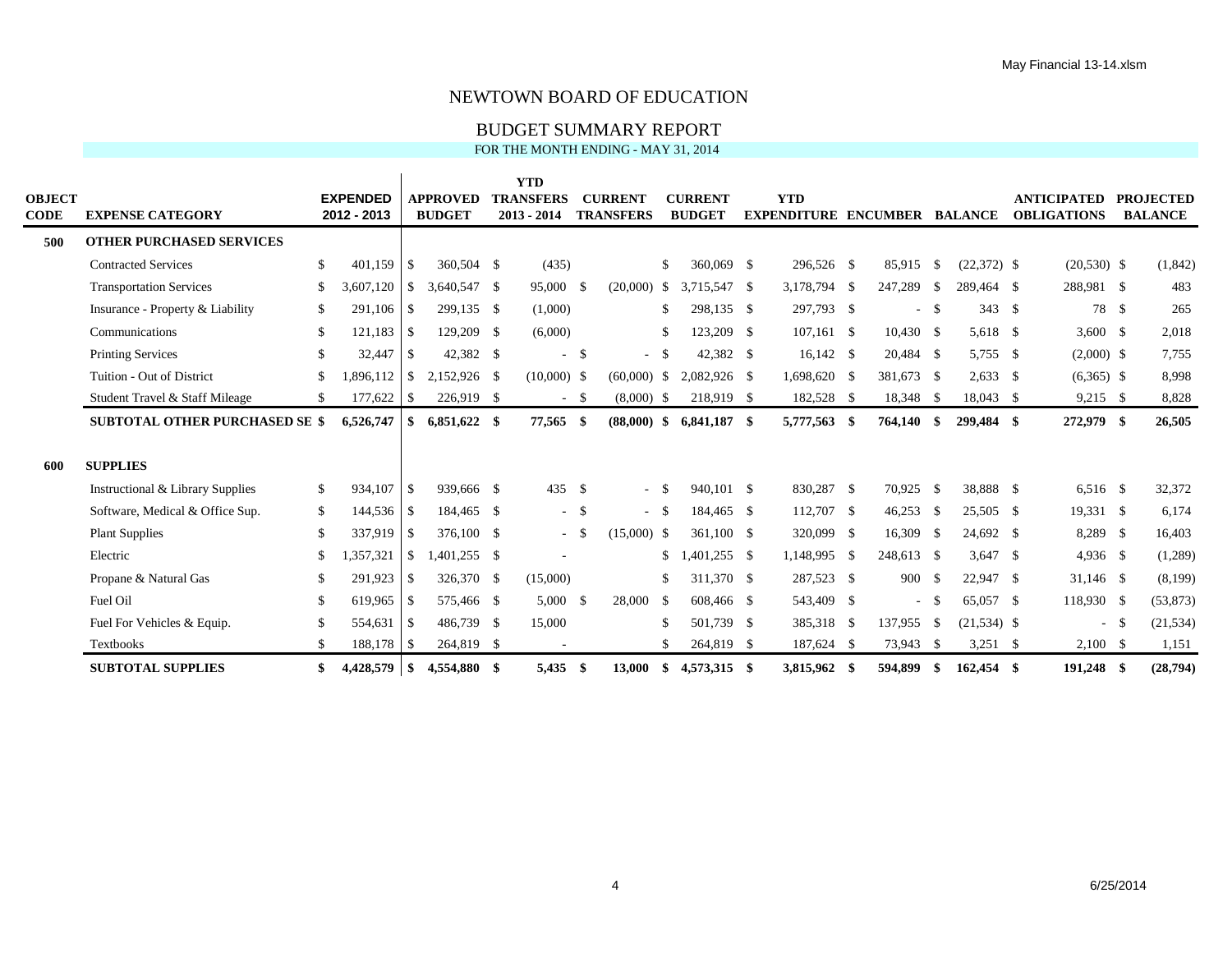#### BUDGET SUMMARY REPORT

| <b>OBJECT</b><br><b>CODE</b> | <b>EXPENSE CATEGORY</b>       |     | <b>EXPENDED</b><br>2012 - 2013 |                  | APPROVED<br><b>BUDGET</b> | <b>YTD</b><br><b>TRANSFERS</b><br>$2013 - 2014$ |        | <b>CURRENT</b><br><b>TRANSFERS</b> |        | <b>CURRENT</b><br><b>BUDGET</b> |      | <b>YTD</b><br><b>EXPENDITURE</b> |      | <b>ENCUMBER</b> |        | <b>BALANCE</b> | <b>ANTICIPATED</b><br><b>OBLIGATIONS</b> |        | <b>PROJECTED</b><br><b>BALANCE</b> |
|------------------------------|-------------------------------|-----|--------------------------------|------------------|---------------------------|-------------------------------------------------|--------|------------------------------------|--------|---------------------------------|------|----------------------------------|------|-----------------|--------|----------------|------------------------------------------|--------|------------------------------------|
| 700                          | <b>PROPERTY</b>               |     |                                |                  |                           |                                                 |        |                                    |        |                                 |      |                                  |      |                 |        |                |                                          |        |                                    |
|                              | Capital Improvements (Sewers) | \$. | 124,177                        | $\blacksquare$   | $124,177$ \$              |                                                 | $-$ \$ |                                    | $-$ \$ | 124,177 \$                      |      | 124,177 \$                       |      | 15,393          | -S     | $(15,393)$ \$  |                                          | $-$ \$ | (15,393)                           |
|                              | <b>Technology Equipment</b>   | \$. | $51,953$ \$                    |                  | 325,559 \$                | $\sim$                                          |        |                                    | \$     | 325,559 \$                      |      | 187,846 \$                       |      | 124,016 \$      |        | 13,698 \$      | 13,698 \$                                |        | (0)                                |
|                              | Other Equipment               |     |                                |                  | 48,012 \$                 | 18,000 \$                                       |        | 33,000 \$                          |        | 99,012 \$                       |      | 54,886 \$                        |      |                 | $-$ \$ | $44,126$ \$    | 43,892 \$                                |        | 234                                |
|                              | <b>SUBTOTAL PROPERTY</b>      |     | $206,463$ \$                   |                  | 497,748 \$                | $18,000$ \$                                     |        | 33,000 \$                          |        | 548,748 \$                      |      | 366,908 \$                       |      | 139,409 \$      |        | $42,431$ \$    | 57,590 \$                                |        | (15, 159)                          |
| -800                         | <b>MISCELLANEOUS</b>          |     |                                |                  |                           |                                                 |        |                                    |        |                                 |      |                                  |      |                 |        |                |                                          |        |                                    |
|                              | Memberships                   | Ж.  | 71,081                         | $\overline{1}$ s | 75,190 \$                 |                                                 | $- S$  | $(3,000)$ \$                       |        | 72,190 \$                       |      | 70,895 \$                        |      | 575 \$          |        | 720 \$         | 100 \$                                   |        | 620                                |
|                              | <b>SUBTOTAL MISCELLANEOUS</b> | SS. |                                |                  | 75,190 \$                 |                                                 | - \$   | $(3,000)$ \$                       |        | $72,190$ \$                     |      | 70,895 \$                        |      | 575             | - \$   | 720 \$         | 100S                                     |        | 620                                |
|                              | <b>TOTAL LOCAL BUDGET</b>     |     | 68,348,959 \$ 71,045,304       |                  |                           | $\sim$                                          |        |                                    |        | $-$ \$ 71,045,304               | - \$ | 60,622,093                       | - \$ | 9,245,165       |        | \$1.178.046    | $1,167,371$ \$                           |        | 10,675                             |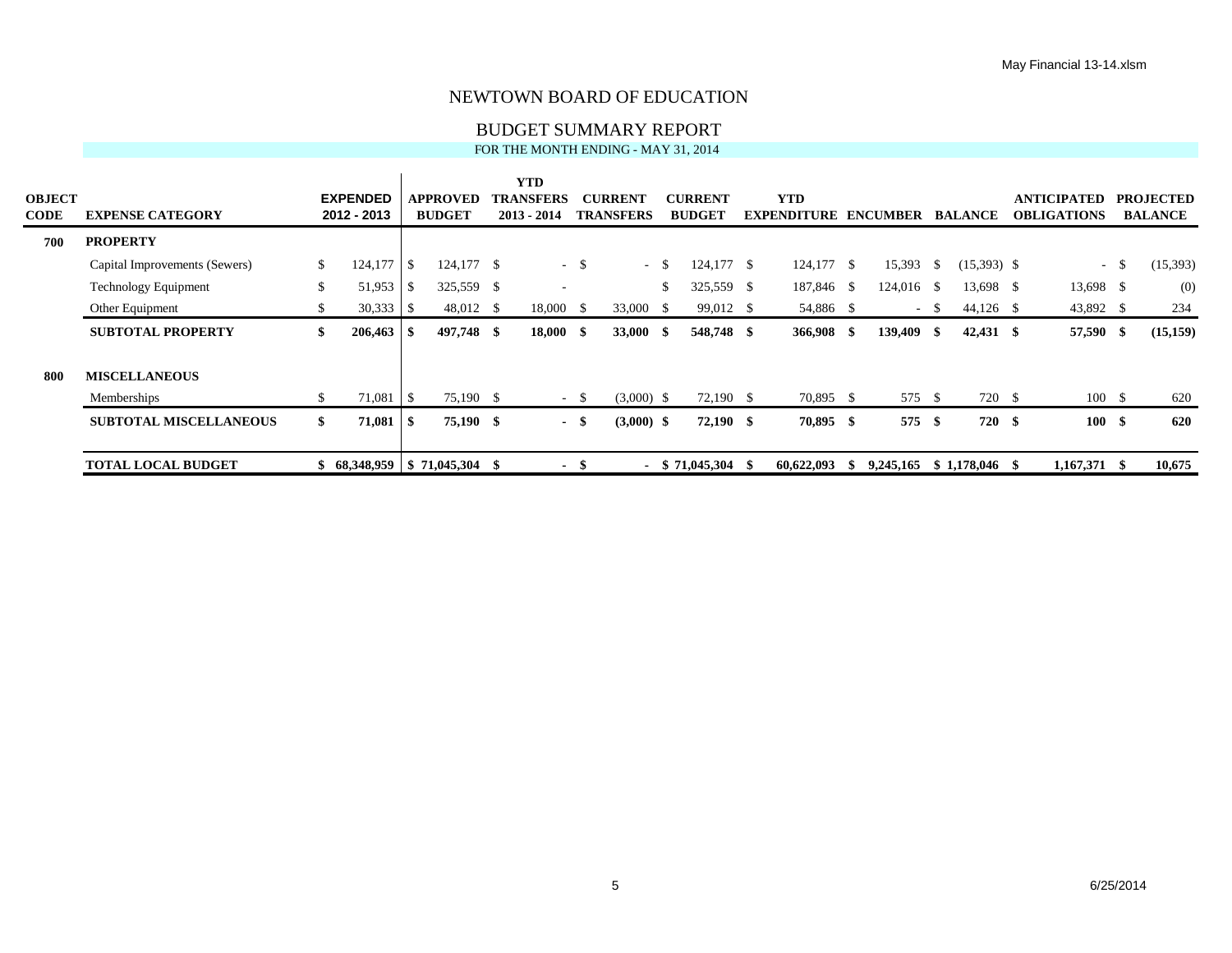#### BUDGET SUMMARY REPORT

|               |                         |                                    |               | YTD |                       |                |                              |                       |                |
|---------------|-------------------------|------------------------------------|---------------|-----|-----------------------|----------------|------------------------------|-----------------------|----------------|
| <b>OBJECT</b> |                         | <b>EXPENDED</b> APPROVED TRANSFERS |               |     | <b>CURRENT</b>        | <b>CURRENT</b> |                              | ANTICIPATED PROJECTED |                |
| <b>CODE</b>   | <b>EXPENSE CATEGORY</b> | 2012 - 2013                        | <b>BUDGET</b> |     | 2013 - 2014 TRANSFERS | <b>BUDGET</b>  | EXPENDITURE ENCUMBER BALANCE | OBLIGATIONS           | <b>BALANCE</b> |

|                                 |                 | 2013-14         |                 |                |                 |
|---------------------------------|-----------------|-----------------|-----------------|----------------|-----------------|
|                                 | <b>RECEIVED</b> | <b>APPROVED</b> |                 |                | $\frac{0}{0}$   |
| <b>SCHOOL GENERATED FEES</b>    | 2012-2013       | <b>BUDGET</b>   | <b>RECEIVED</b> | <b>BALANCE</b> | <b>RECEIVED</b> |
|                                 |                 |                 |                 |                |                 |
| <b>HIGH SCHOOL FEES</b>         |                 |                 |                 |                |                 |
| <b>NURTURY PROGRAM</b>          | \$8,000         | \$8,000         | \$8,000.00      | \$0.00         | 100.00%         |
| <b>PARKING PERMITS</b>          | \$20,000        | \$20,000        | \$20,000.00     | \$0.00         | 100.00%         |
| PAY FOR PARTICIPATION IN SPORTS | \$84,800        | \$84,800        | \$84,800.00     | \$0.00         | 100.00%         |
|                                 | \$112,800       | \$112,800       | \$112,800.00    | \$0.00         | 100.00%         |
|                                 |                 |                 |                 |                |                 |
| <b>BUILDING RELATED FEES</b>    |                 |                 |                 |                |                 |
| <b>ENERGY - ELECTRICITY</b>     | \$0             | \$313           | \$0.00          | \$313.00       | 0.00%           |
| HIGH SCHOOL POOL - OUTSIDE USAG | \$1,100         | \$1,100         | \$0.00          | \$1,100.00     | 0.00%           |
|                                 | \$1,100         | \$1,413         | \$0.00          | \$1,413.00     | $0.00\%$        |
|                                 |                 |                 |                 |                |                 |
| <b>MISCELLANEOUS FEES</b>       | \$185           | \$75            | \$143.50        | $(\$68.50)$    | 191.33%         |
|                                 |                 |                 |                 |                |                 |
| TOTAL SCHOOL GENERATED FEES     | \$114,085       | \$114.288       | \$112,943.50    | \$1,344.50     | 98.82%          |
|                                 |                 |                 |                 |                |                 |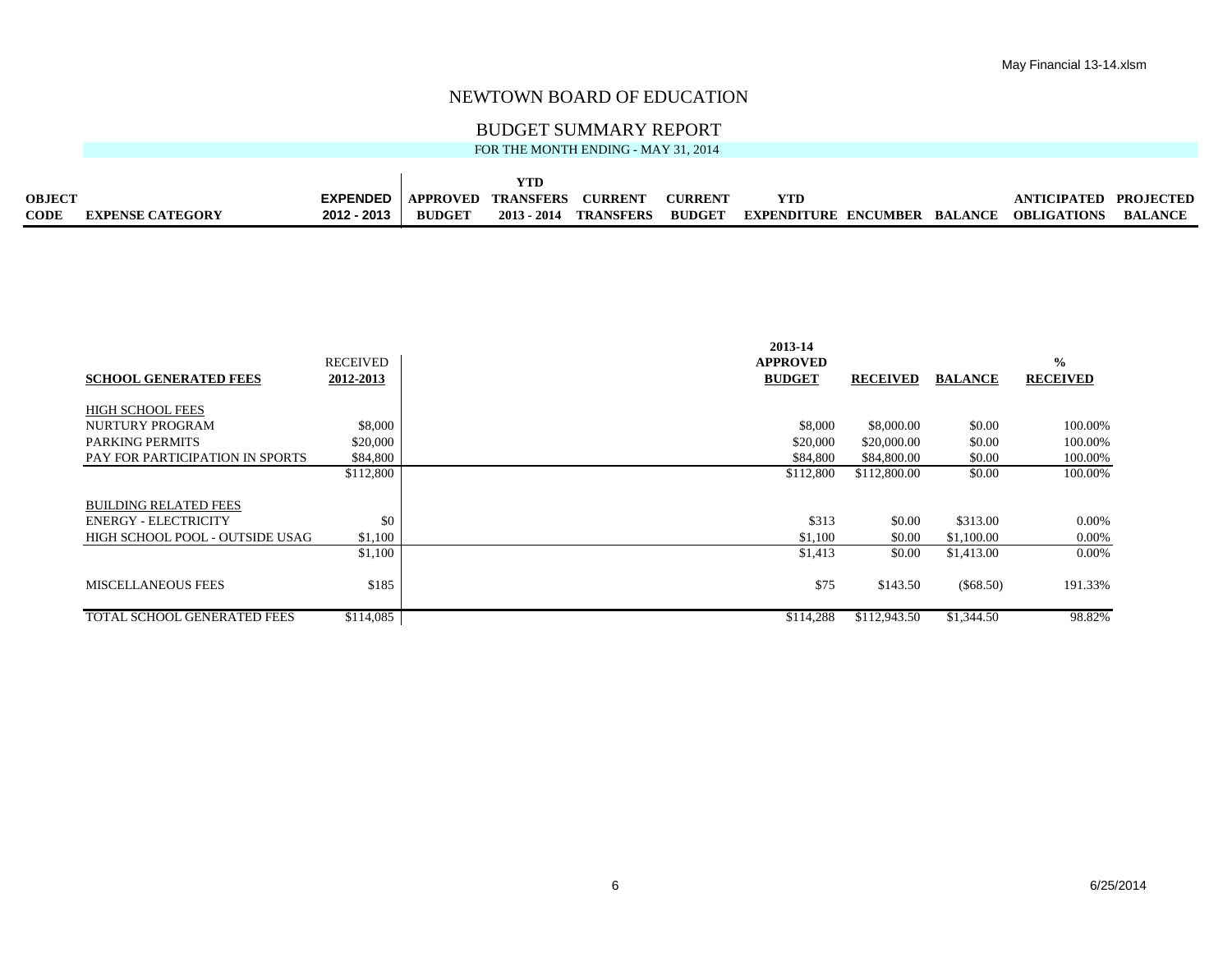## **NEWTOWN PUBLIC SCHOOLS** NEWTOWN, CONNECTICUT

| FY 2014 BUILDING & SITE MAINTENANCE PROJECTS -           |    | <b>Budgeted</b>        |                          | Recommended<br><b>Transfers</b> |                         | <b>Estimated</b><br><b>Actual</b> |            | 6/25/2014<br><b>Balance</b> |
|----------------------------------------------------------|----|------------------------|--------------------------|---------------------------------|-------------------------|-----------------------------------|------------|-----------------------------|
|                                                          |    |                        |                          |                                 |                         |                                   |            |                             |
| Acct #1-001-90-094-3501-0000                             |    |                        |                          |                                 |                         |                                   |            |                             |
| <b>HAWLEY SCHOOL</b>                                     |    |                        |                          |                                 |                         |                                   |            |                             |
| DOOR REPLACEMENTS - PHASE II                             | \$ | $20,000$ $\frac{1}{5}$ |                          | $(14,000)$ \$                   |                         | 5,225                             | - \$       | 775                         |
| UPS BACKUP FOR VOICE AND DATA                            | \$ | $10,000$ $\frac{1}{5}$ |                          | $(10,000)$ \$                   |                         |                                   |            | $\sim$                      |
|                                                          | \$ | 30,000                 | l s                      | $(24,000)$ \$                   |                         | 5.225                             | \$         | 775                         |
|                                                          |    |                        |                          |                                 |                         |                                   |            |                             |
| Acct #1-001-90-094-3502-0000<br><b>SANDY HOOK SCHOOL</b> |    |                        |                          |                                 |                         |                                   |            |                             |
| <b>NONE</b>                                              | \$ |                        |                          |                                 | \$                      |                                   | \$         |                             |
|                                                          |    |                        |                          |                                 |                         |                                   |            |                             |
|                                                          | \$ |                        | S                        |                                 | \$                      |                                   | \$         |                             |
| Acct #1-001-90-094-3503-0000                             |    |                        |                          |                                 |                         |                                   |            |                             |
| <b>MIDDLE GATE SCHOOL</b>                                |    |                        |                          |                                 |                         |                                   |            |                             |
| UPGRADE ELECTRICAL - GENERATOR BACKUP PHONES             | \$ | $18,000$ $\frac{8}{3}$ |                          | $(14,300)$ \$                   |                         | $3,712$ \$                        |            | (12)                        |
| PAINT GYM AND REFINISH FLOOR                             | S  | 25,000                 | ∣\$                      | $(400)$ \$                      |                         | $24,184$ \$                       |            | 416                         |
| CARPET FLOORING REPLACEMENT PROGRAM                      | \$ | 20,000                 | \$                       | $2,700$ $\sqrt{S}$              |                         | $22,715$ \$                       |            | (15)                        |
|                                                          | \$ | 63,000                 | $\overline{\mathcal{S}}$ | $(12,000)$ \$                   |                         | 50,611                            | $\sqrt{3}$ | 389                         |
| Acct #1-001-90-094-3504-0000                             |    |                        |                          |                                 |                         |                                   |            |                             |
| <b>HEAD O'MEADOW SCHOOL</b>                              |    |                        |                          |                                 |                         |                                   |            |                             |
| UPGRADE ELECTRICAL - GENERATOR BACKUP PHONES             | S  | 20,000                 | -\$                      | $(3,400)$ \$                    |                         | $16,547$ \$                       |            | 53                          |
| CARPET FLOORING REPLACEMENT PROGRAM                      | s  | 20,000                 | -S                       | 3,400                           | \$                      | $22,932$ \$                       |            | 468                         |
| REPAINT EXTERIOR DOORS AND WINDOW FRAMES                 | S. | 20,000                 |                          |                                 | \$                      | 20,000                            | S          |                             |
| INSTALL ACCESS TO REAR OF BUILDING - STONE DRIVE         | S  | 15,000                 |                          |                                 | \$                      | 15,000                            | l \$       |                             |
|                                                          | \$ | 75,000 \$              |                          |                                 | -56                     | 74,479   \$                       |            | 521                         |
| Acct # 1-001-90-094-3505-0000                            |    |                        |                          |                                 |                         |                                   |            |                             |
| <b>REED INTERMEDIATE SCHOOL</b>                          |    |                        |                          |                                 |                         |                                   |            |                             |
| INSTALL FLASHING AT ROOF PENETRATIONS                    | \$ | $15,000$ $\frac{1}{3}$ |                          |                                 | \$                      | $14,250$ \$                       |            | 750                         |
|                                                          | \$ | $15,000$ \$            |                          | ä,                              | $\overline{\mathsf{s}}$ | $14,250$ \$                       |            | 750                         |
|                                                          |    |                        |                          |                                 |                         |                                   |            |                             |